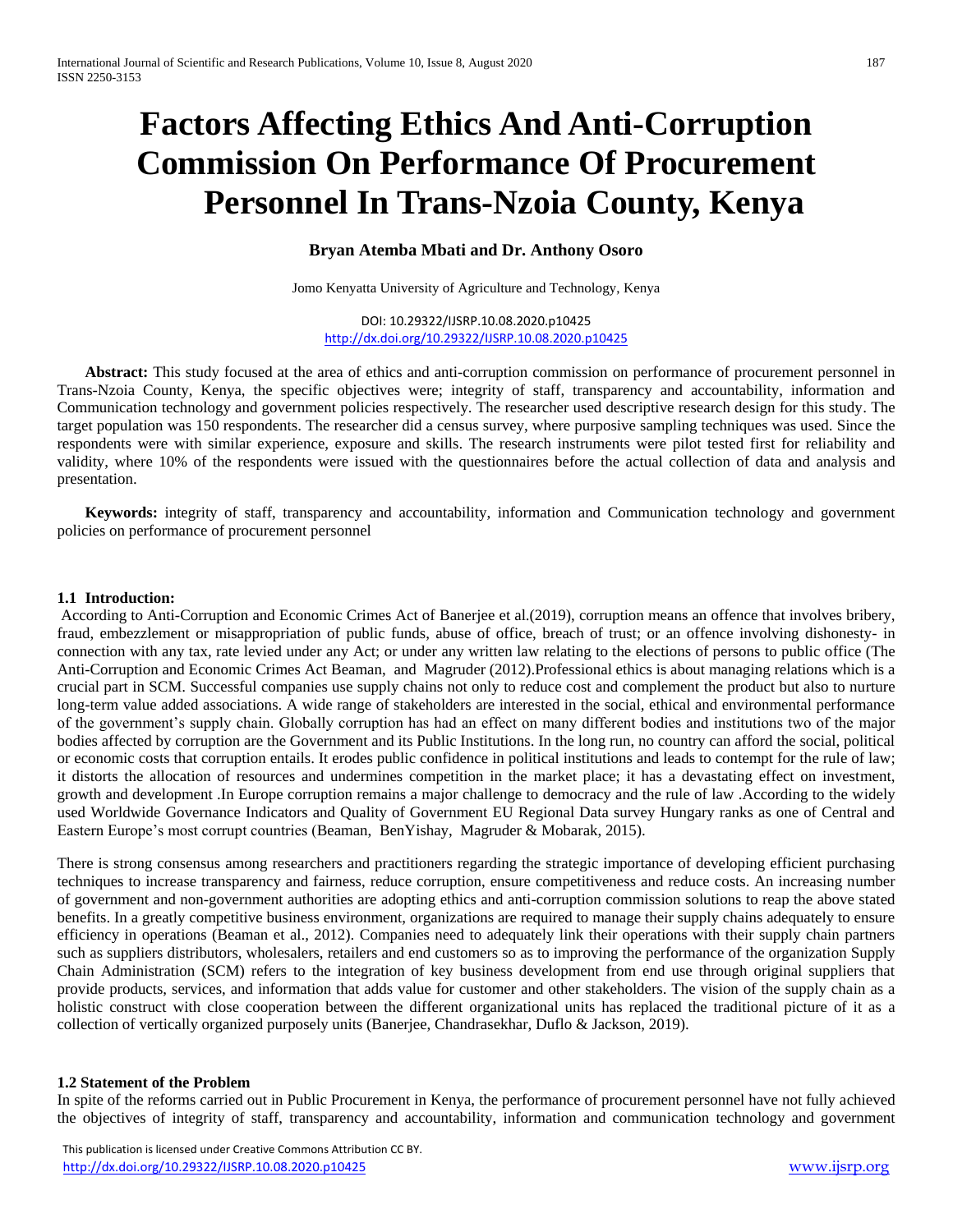policies. Public procurement related malpractices were estimated to have cost the country over Kshs.700 billion State organizations are under greater scrutiny on Factors affecting Ethics and Anti-Corruption on performance of procurement personnel, not just the input and output but the whole operation in terms of transparency and accountability, ICT adoption, and integrity (Irungu, 2010). However this research project observed the need to adopt approaches for better procurement performance and the need for supply chains to be rapid, adaptable and aligned. There was need to do a study in the Kenyan context so as to validate its findings before coming up with a general consensus (Osoro et al., 2015). The factors affecting Ethics and Anti-Corruption Commission on performance of procurement personnel has insufficiently been addressed, with a documentation of no association most parastals and government organizations procurement development are difficult to enforce as integrity is lacking (Mbae, 2014). This has left an evident knowledge gap, which the study intends to bridge by determining the Factors affecting Ethics and Anti-corruption Commission on performance of procurement personnel using integrity of staff, transparency and accountability, information and communication technology and government policies (Muange, 2013).Therefore there in need to do a study in the Kenyan context so as to bridge the existing gap using the new knowledge.

**1.3 Integrity of Staff**: Ethics often brings several stakeholders in the global supply chain together, creating informal institutional structures through which a dialogue can be established. This dialogue, and the mutual trust that it helps create, stands in contrast to the adversarial associations that often existed previously (Telewa, 2014). Breaking down these barriers can bring several benefits because regulatory systems based on trust and dialogue seems to outperform those based on confrontation (Solomon & Ayebale, 2017). Flows of information and knowledge can be improved, thus reducing costs, because far more data is shared in situations of trust (Abdul-Rahamon &Adejare, 2014). Trust also enables the system to be more flexible it can learn and adapt more readily than system based on more formal organizational boundaries, and it can draw on resources whenever they reside within the system . Ethical issues concerning producers are key considerations in the supply chain Administration. Service providers are confronted with a plethora of ethical subjects such as child labor, fair working conditions, fair wages, the ecological sustainability of their production methods, intellectual property right violations and counterfeits, to name just a few (Schmidt, 2017). However, despite the unethical, unjustifiable and degrading nature of child labor the problem is exacerbated when sub-contractors involve children in provision of goods or services to the company (Solomon & Ayebale, 2017).

**1.3.1 Transparency and Accountability:** Professional codes of conduct generally are written in broad conceptual terms rather than in specific situational or descriptive terms. They leave room for interpretation and often may seem ambiguous (Solomon & Ayebale, 2017). Procurement professionals cannot abide merely by the letter of the law or the specific words in any code, but rather, they are guided by the spirit of the law or the broader concept that the code is intended to express. Organizations and professions often seek to address standards of conduct through the adoption of codes of conduct. According to , one reason why many procuring organizations avoid detailed and specific codes is these may give the impression that anything not prohibited is permitted or that anything not specifically addressed is not important (Simiyu, 2016). People in other professions who have not been trained in or are not appreciative of procurement ethics may not realize that a situation not specifically identified in the code may still be vitally important (Simiyu, 2016). Those who do not understand the foundation of a general requirement may not be able to apply a code in a specific situation. Therefor accountability comes in play for those procurement professionals who understand the code of ethics. No matter how hard policy-makers try, they would never specify in law, code, regulation, rule, or other written requirement everything that a procurement officer needs to know regarding what is allowed or appropriate and what is prohibited or shunned (Schmidt, 2017). It is necessary for procurement officers to understand what the law or rule is intended to accomplish. The United Nations Oath of Office clearly expresses the UN's values, principles, rules and regulations and how procurement officers should regulate their conduct and perform their duties within the interests of the UN. The respective FRR guiding the procurement process of the UN organizations also address several ethical values such as fairness, integrity, transparency and equal treatment Purchasing and supply Administration professionals should encourage colleagues to declare any material personal interest which may affect, or be seen to affect, their impartiality or judgment in respect of their duties (Shiferaw, 2015).

**1.3.2 Information and Communication Technology**: In the recent past, Government organizations have increasingly come to realize that public agencies must utilize Information and Communication Technology, to enhance procurement development in public sectors (Schmidt, 2017). The use of ICT is a key component, governments have to utilize it during development process of stimulating the economy, lowering existing digital gaps, modernizing public sector and improving government performance as it is evidence by use of IFMIS.ICT helps in reducing opportunities and incentives for fraud and improves the quality of Government agencies procurement Administration, including monitoring and decision making, thus encouraging private industries in the public market participate competitively (Shiferaw, 2015). From a business perspective, implementing scalable communication infrastructures such as wide area networks, accommodating various types of Government Agencies requires a day to day basis that has a provision of broad band internet access, online services, internal collaboration, and Administrative data handling (Alatas, Banerjee, Chandrasekhar, Hanna & Olken , 2016). Information and communication technology on the performance of procurement personnel towards the Trans nzoia County in Kenya (Schmidt, 2017). The disadvantaged groups use ICT purposes provided by computer hardware and software on equal basis with others. Generally, increase of availability to easy accessibility of ICT, a positive step has been done, removing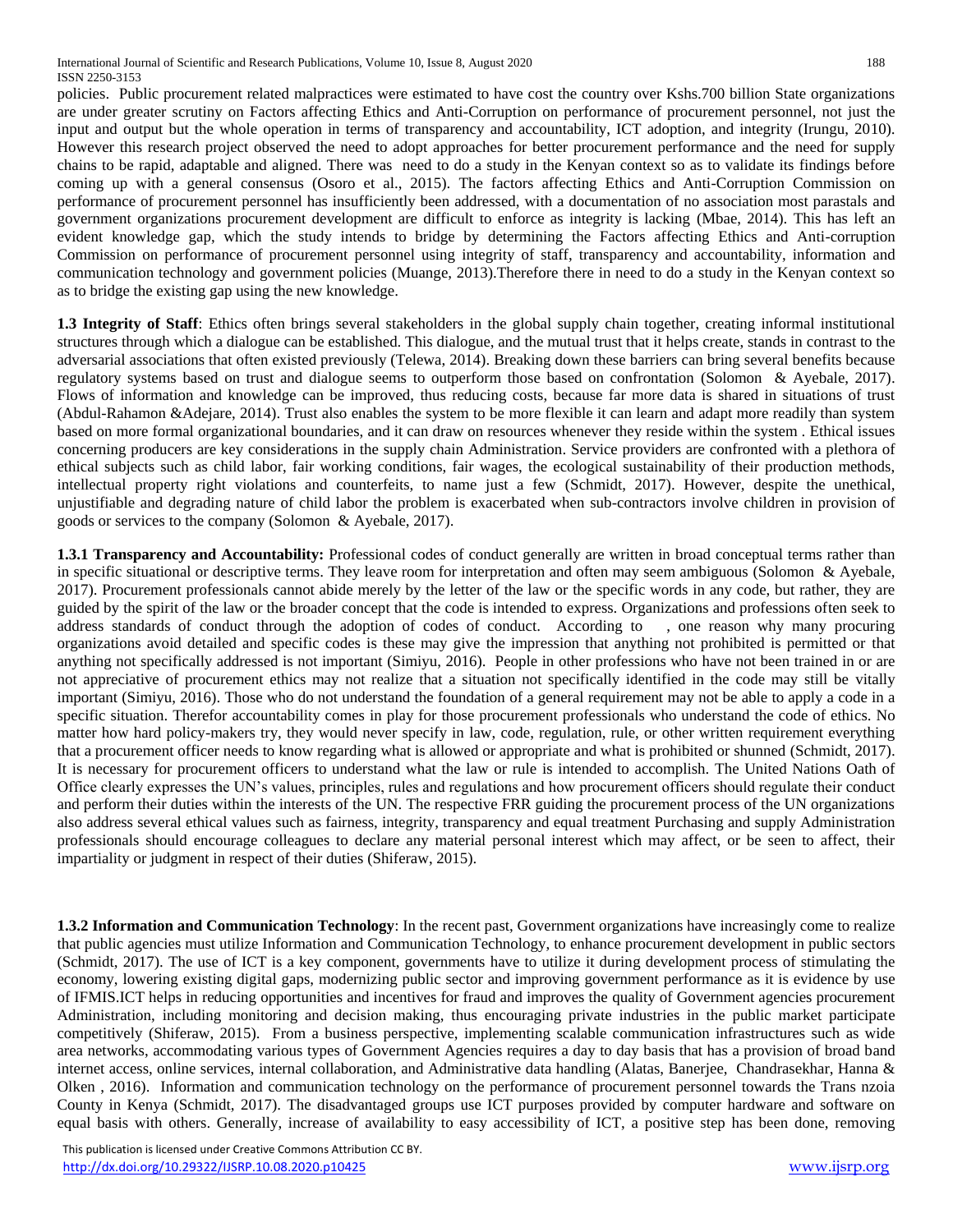barriers preventing people with disabilities from participating equally in society. The use of public procurement to further social goals is still very much attached on ICT accessibility & implementation. Ways of ICT accessibility criteria are applied to the purchase of ICT especially by National governments. Procurement system " Buy accessible wizard" enables ICT purchases by federal government authorities to be tracked and checked. This category of ICT is mostly applicable in USA and Japan; where Japan market has been flooded by this product (Shiferaw, 2015).

**1.3.3 Government Policies**: Kenya's General Penal Code (GPC) criminalizes the act of giving and receiving a bribe, abuse of office, trading influence, and fraud. Individuals and companies are criminally liable, and bribery between business Kenyan and foreign public officials is forbidden. The Penal Code fails to adequately criminalize bribery of officials in foreign state-owned entities, and the obligation of officials to report foreign bribery is not clear. The GPC does not differentiate between bribes and facilitations payments (Schmidt, 2017. The legality of gifts and hospitality depend on intent and benefit obtained, and if the act has led to an undue advantage or improper influence of a person's decision making. A company can be held criminally liable and fined for corruption offences committed by persons acting on the company's behalf (Shiferaw, 2015). Other legal anti-corruption regulations consist of codes of conduct for government staff and ministers to regulate conflicts of interest. Those affected by illegal activities are required to report them. The adequateness of corruption prevention by the national government is considered to vary by locality, and the level of transparency varies in proportion to administrative capacity. Kenya's Criminal Code prohibits active and passive bribery, embezzlement, fraud, abuse of office, breach of trust, and abuse of insider information. It criminalizes bribery between businesses, of Kenyan and foreign public officials, and through intermediaries such as Ethics and Anti-Corruption Commission (Schmidt, 2017).

**1.3.4 Performance of Procurement Personnel in Trans Nzoia County**: Measuring the performance of supply chains has become vital for all organizations involved in disaster Administration This is particularly due to increasing competition in the sector for scarce resources and increasingly great demands from the public to improve visibility and accountability (Mwangi, 2014). Competitive bidding is a transparent process that invites all potential suppliers to a bid but may not be applied in the cases of great emergency procurement of aid due to time limitation. Secondly is reputation, which means the evaluation of a firm by its stakeholders in terms of their effect, esteem and knowledge. Unethical procurement practices in supply networks endanger the credibility of organizations. For instance, offer of gifts by contractors with a motive of giving bribes results in negative publicity which adversely affects the procurement achievement. Another objective is accountability which identifies who is responsible for the actions within the procurement process and how well the actions are performed (Owuoth & Mwangangi, 2015). Government ecosystem is made up of many different groups with different incentives and levels of commitment like the international community, made up of large and small aid agencies. To improve on accountability, conflict of interest aims at ensuring that assigning responsibility is not compromised on the basis of professional association with partners. Improved response time is another objective procurement performance; improved response time translates into speed and accuracy in delivering aid to the affected areas (Owuoth & Mwangangi, 2015). A successful procurement performance mitigates the urgent needs of a population with a sustainable reduction of their openness in the shortest amount of time. For example, ethical negotiation enables organizations combine purchasing requirements over a certain period of time (Lambert and Stock, 1993). In addition, ethical reciprocity enables the supplier and buyer obtain a great understanding of mutual problems thus increasing goodwill, whereas unethical reciprocity enables buyers use buying decisions to unsuitability enhance a sales opportunity (Schmidt, 2017).

## **2.1 Research Design**

According to Kothari (2011), a research design is a set of methods and procedures used in collecting and analyzing of variables in this study. A descriptive research design was selected because it provides an accurate way of how qualitative and quantitative research design was combined to support each other. They researcher used numerical and words in explain the phenomena under this study. This design was chosen to meet the objectives of the study which was to determine the knowledge and views of to Tabachnick and Fidell (2013) they observed that descriptive best placed to investigate in depth a phenomenon that requires an exhaustive approach. Factors affecting Ethics and Commission On performance of procurement personnel in Kenya needed such an approach and this research design was therefore considered appropriate for the study. Target population according to Kothari (2011) refers to the entire group of individuals or objects to which a researcher is interested in generalizing the conclusions. The study was conducted in Trans-Nzoia County in Kenya. The target population for this study was 150 employees from the following departments: procurement, accounts and finance, maintenance, Nursing and orthopedic departments respectively. The multiple regression model was used as follows;

 $Y = \beta_0 + \beta_{1X1} + \beta_{2X2} + \beta_{3X3} + \beta_{4X4} + \varepsilon$  Where;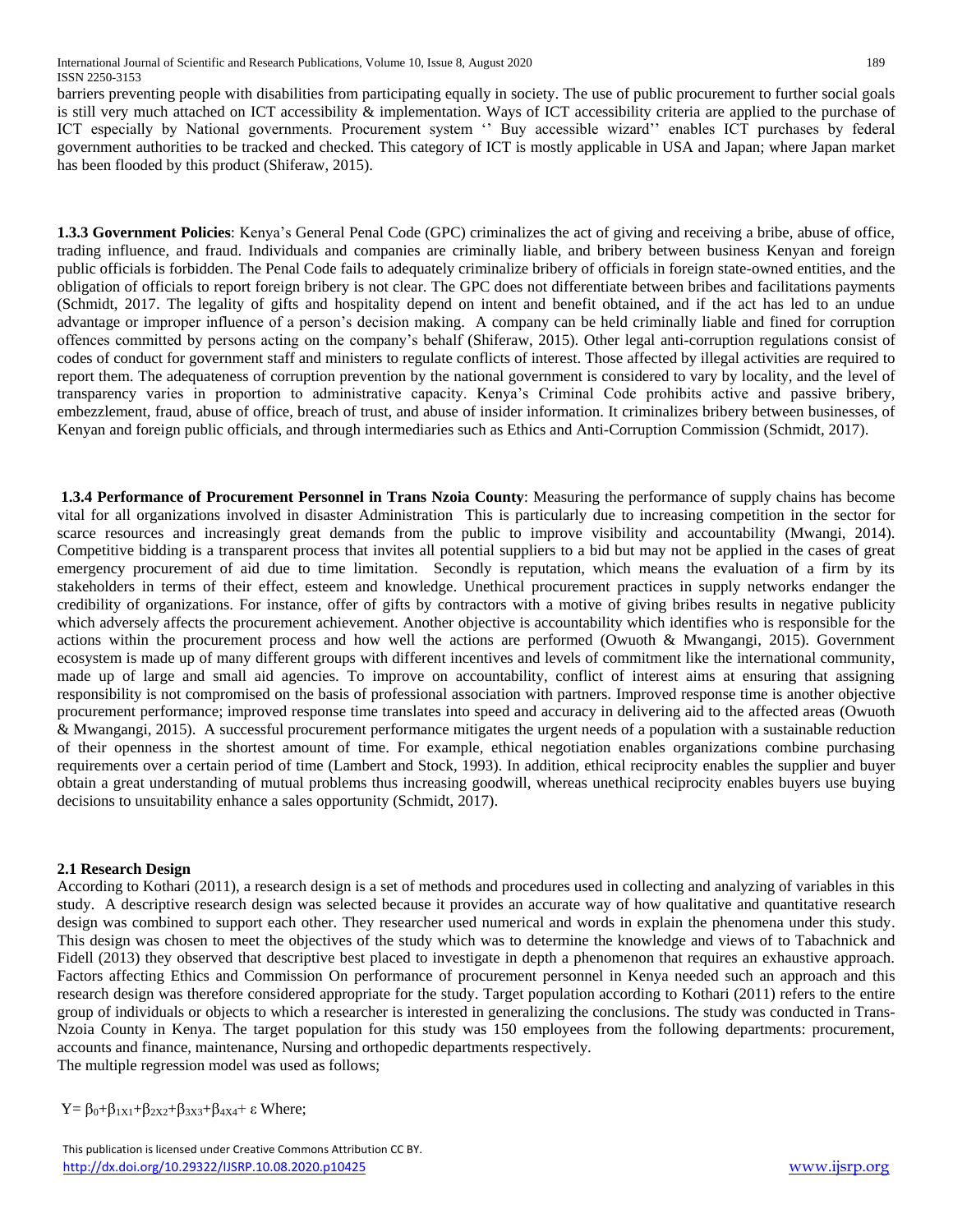International Journal of Scientific and Research Publications, Volume 10, Issue 8, August 2020 190 ISSN 2250-3153 Y= Performance of procurement personnel in Trans Nzoia County.  $\beta_0$ = Constants  $\beta_1-\beta_4$ = Co-efficient of the Ethics and Ant-Corruption Commission  $X_1$ = Integrity of Staff.  $X_{2=}$  Accountability and Transparency.  $X_3$ = Information and Communication Technology X4=Government Policies  $\varepsilon$  = error term

#### **2.1.1 Reliability Test**

A pilot test to 15 respondents was conducted in Trans Nzoia County. The pilot study aimed at ensuring reliability through pretesting and subsequently predetermining whether the instruments could provide reliable data during the main study, as well as check clarity of the instruments to the respondents. Alpha values greater than 0.9 ( $\alpha \ge 0.9$  is Excellent) can be considered excellent, $\alpha \ge 0.7$  but < 0.9, considered good,  $\alpha$  > 0.6 but  $\alpha$  < 0.7 considered acceptable, $\alpha$  ≥ 0.5 but <0.6 considered poor, while alpha values less than 0.5 ( $\alpha$  < 0.5) are considered unacceptable. This is in line with the findings of Kothari (2011). The study benchmarked its reliability test against these alpha values for all the variables under this study. This is in line with the finding of Mutua (2010. The results are presented in the table 2.1 below:

#### **Table 2.1: Reliability Test**

| <b>Reliability Statistics</b>   | <b>Response</b> | <b>Cronbach's Alpha</b> |  |
|---------------------------------|-----------------|-------------------------|--|
| Integrity of Staff              | 15              | 0.792                   |  |
| Transparency and Accountability | 15              | 0.765                   |  |
| <b>Government Policies</b>      | 15              | 0.814                   |  |
| <b>ICT</b>                      | 15              | 0.807                   |  |
| Performance of Personnel        | 15              | 0.741                   |  |

#### **2.2 Regression Analysis**

To establish the degree of influence of integrity of personnel and performance of procurement personnel in Trans Nzoia County a regression analysis was conducted, with the assumption that: variables are normally distributed to avoid distortion of associations and significance tests, which was achieved as outliers were not identified; a linear relationship between the independent variables and dependent variable for accuracy of estimation, which was achieved as the standardized coefficients were used in interpretation. This is in line with the findings of Muange (2013). The multiple regression model was as follows:

 $Y = \alpha + \beta_1 X_1 + \beta_2 X_2 + \beta_3 X3 + \varepsilon$ 

Policy and procedures in public entity =  $\alpha + \beta_1$  (Integrity of Staff) +  $\beta_2$  (Transparency and Accountability) +  $\beta_3$  (Government policies) +  $\beta$ <sub>4</sub> (ICT) + error term.

Regression analysis produced the coefficient of determination and analysis of variance (ANOVA). Analysis of variance was done to show whether there is a significant mean difference between dependent and independent variables. The ANOVA was conducted at 95% confidence level.

#### **2.3 Model Goodness of Fit**

Regression analysis was used to establish the strengths of relationship between the integrity of staff and performance of procurement personnel in Trans Nzoia County (dependent variable) and the predicting variables; integrity of staff, transparency and accountability , government policies and information and communication technology (independent variables). The results showed a correlation value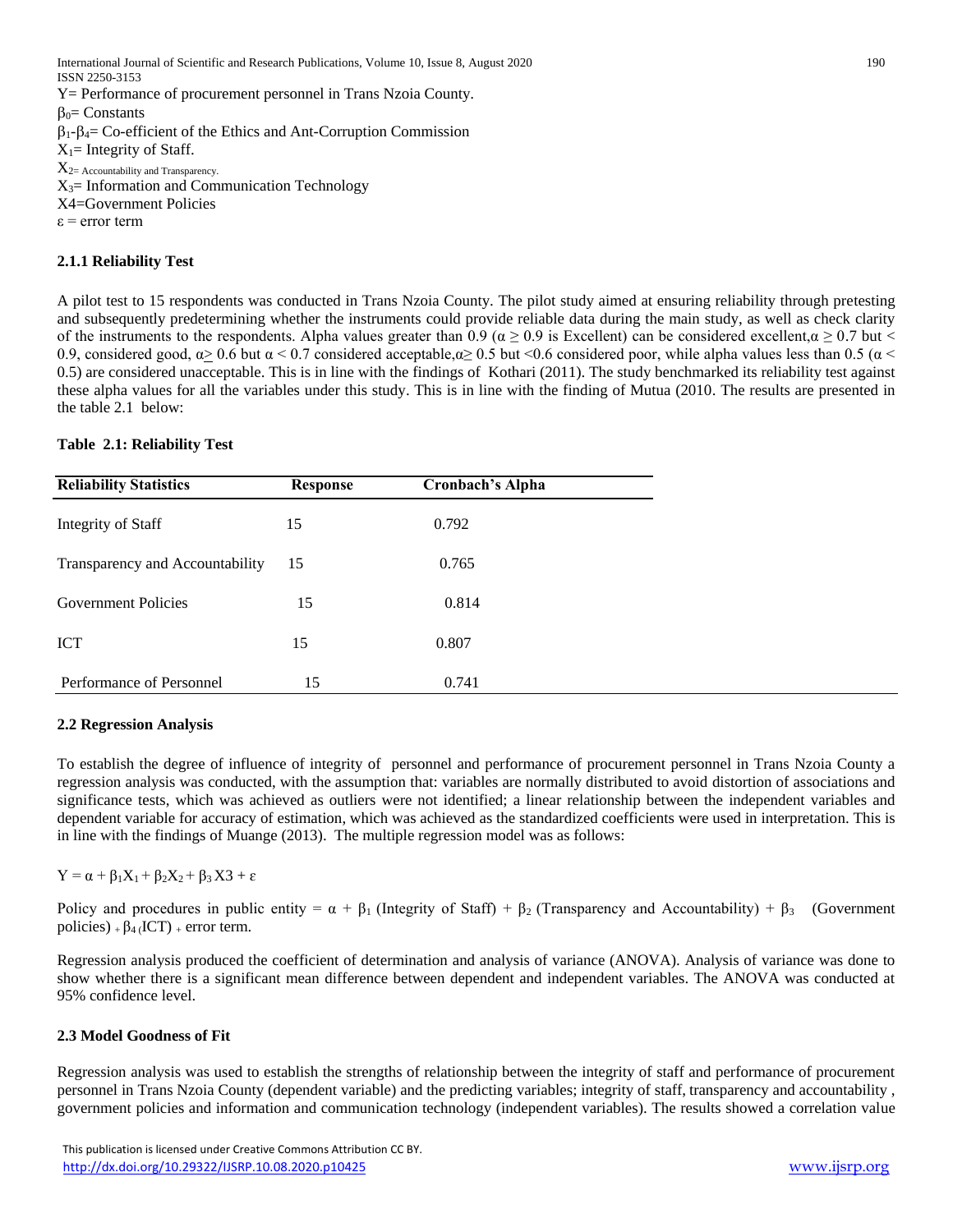(R) of 0.754 which depicts that there is a good linear dependence between the independent and dependent variables. This finding is in line with the findings of Njoroge (2013).

This is in line with the findings of Nyongesa (2014), who observed that this also depicted the significance of the regression analysis done at 95% confidence level. This implies that the regression model is significant and can thus be used to evaluate the association between the dependent and independent variables. This is in line with the findings of Acharya, Almeida and Campello (2013) who observed that analysis of variance statistics examines the differences between group means and their associated procedures.

#### **Table 2.3 Model Goodness of Fit**

| $\mathbf R$ | $\mathbb{R}^2$ | <b>Adjusted R</b> | <b>Std. Error of the Estimate</b> |
|-------------|----------------|-------------------|-----------------------------------|
| 0.734       | 0.724          | 0.756             | 0.056                             |

a. Predictors: (Constants), integrity of Staff, transparency and accountability, government policy and ICT

b. Dependent Variable: performance of procurement personnel

With an R-squared of 0.724, the model shows that integrity of staff , transparency and accountability, government policies, and ICT 72.4% of the variations on performance of procurement personnel in Trans Nzoia County while 27.6% is explained by other indicators which are not inclusive in study or model. A measure of goodness of fit synopses the discrepancy between observed values and the values anticipated under the model in question. This finding is in line with the findings (Abdul-Rahamon & Adejare, 2014).

# **2.4 Analysis of Variance (ANOVA)**

From the results in table 2.4, analysis of variance statistics was conducted to determine the differences in the means of the dependent and independent variables to show whether a relationship exists between the two. The P-value of 0.005 implies that on performance of procurement personnel in Trans Nzoia County have a significant relationship with Staff competency, compliance strategy, management style, and ICT which is significant at 5 % level of significance. This finding is in line with the findings Oluoch (2015).

# **Table 2.4 ANOVA Analysis**

|              | <b>Sum of Squares</b> | df  | <b>Mean Square</b> | F    | Sig. |
|--------------|-----------------------|-----|--------------------|------|------|
| Regression   | 5.157                 |     | 1.059              | .431 | .002 |
| Residual     | 5.463                 | 100 | .494               |      |      |
| <b>Total</b> | 10.610                | 101 |                    |      |      |

## **2.4 Regression Coefficients of Determination**

To determine the relationship between the independent variables and the dependent variable and the respective strengths, the regression analysis produced coefficients of determination. Findings in table 4.16 reveal a positive relationship between the implementation of procurement policies and procedures in public entities in Kenya, king the regression model:

$$
Y = \alpha + \beta_1 X_1 + \beta_2 X_2 + \beta_3 X_3 + \beta_4 X_4 + \epsilon
$$
; where,

Y= Public Entities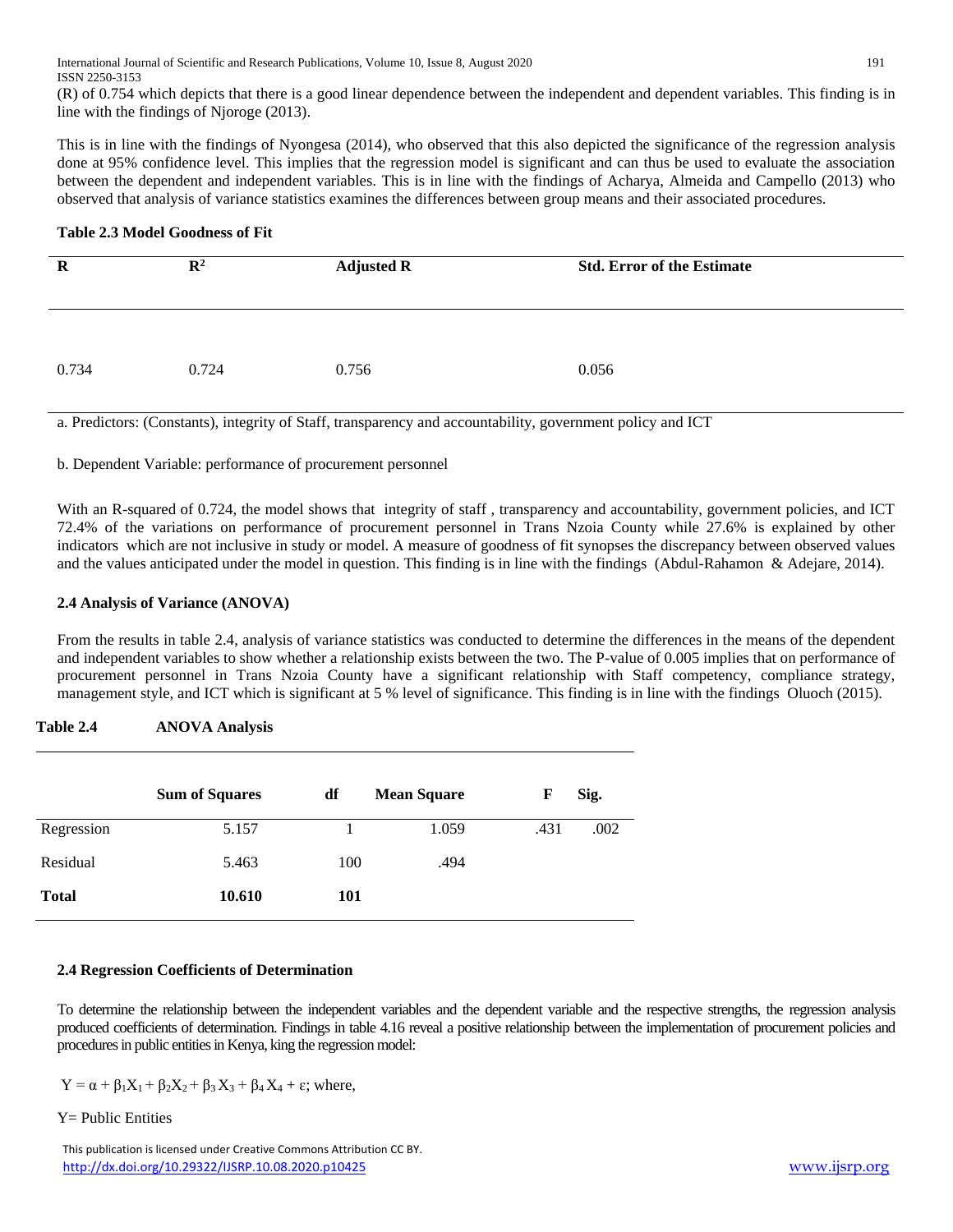International Journal of Scientific and Research Publications, Volume 10, Issue 8, August 2020 192 ISSN 2250-3153

 $\alpha$  = Constant;  $\beta_1$ .  $\beta_4$  = Beta coefficients;  $X_1$  = integrity of staff;  $X_2$  = transparency and accountability;;  $X_3$  = government policies;  $X_4$ = Information and communication technology and  $\varepsilon$  = Error term, from the result shown below, it's clear that when all the independent variables are regressed against the dependent variable the constant gives a negative result meaning there is a strong relationship and how each predictor has an effect on the dependent variable.

#### **Recommendations**

The study recommends and confirms that the on performance of procurement personnel in Trans Nzoia County was significant in enhancing policies and procedures in Trans Nzoia County in Kenya. That in future different counties needs to strengthen publicprivate partnerships policy and procedures in the procurement process to all counties in Kenya, so as integrity of staff, transparency and accountability, modern government policy and information and communication technology to be line with the on performance of procurement personnel in Trans Nzoia County. This study therefore sought to explore what past scholars had said on the influence of public –private partnership in on performance of procurement personnel in Trans Nzoia County and tested viability of best on performance of procurement personnel in Trans Nzoia County in Kenya. That from the foregoing, this study recommends that the best on performance of procurement personnel in Trans Nzoia County should strive to be proactive on how to perform better to retain integrity and improve integrity of staff, transparency and accountability, government policies and information and communication technology in Trans Nzoia county. The study has now bridged the existing gap with the creation of new knowledge.

#### **Reference**

- 1. Abdul-Rahamon, O. A., &Adejare, A. T. (2014). The Analysis of the impact of
- 2. Accounting Records Keeping on the Performance of the Small Scale Enterprises. International Journal of Academic Research in Business and Social Sciences, 4(1), 1-17.
- 3. Acharya, V. V., Almeida, H., &Campello, M. (2013). Aggregate Risk
- 4. and the Choice between Cash and Lines of Credit. The Journal of Finance, 68(5), 2059-2116.
- 5. Alushula.P. (2017). The standard: How Kenyan Banks are reorganizing after the rate capping. Retrieved fromhttps://www.standardmedia.co.ke/business/article/2001253640/abolishing-morning-tea-a-look-at-how-banks-arereorganizing-after-rate-cap
- 6. Alatas, V., A. Banerjee, A. G. Chandrasekhar, R. Hanna, and B. A. Olken (2016). Network Structure and theAggregation of Information: Theory and Evidence from Indonesia.American Economic Review 106(7),1663–1704.
- 7. Banerjee, A., A. G. Chandrasekhar, E. Duflo, and M. O. Jackson (2013). The Diffusion of Microfinance.Science 341, 1236498.
- 8. Banerjee, A., A. G. Chandrasekhar, E. Duflo, and M. O. Jackson (2019). Using Gossips to Spread Information:Theory and Evidence from two Randomized Controlled Trials.Review of Economic Studies. forthcoming..
- 9. Beaman, L., A. BenYishay, J. Magruder, and A. M. Mobarak (2015). Can network theory-based targetingincrease technology adoption? Mime.
- 10. Beaman, L. and J. Magruder (2012). Who gets the job referral? Evidence from a social networks experiment.American Economic Review 102(7), 3574–3593.
- 11. Benhabib, J., A. Bisin, and M. O. Jackson (Eds.) (2010).The Handbook of Social Economics., M. (2010). The Relationship between Organizational Learning and Performance of Christian Health Association of Kenya Hospitals. *International Journal for Management Science and Technology*, 2(3), 25–37.
- 12. Health, J. & Norman, W. (2004).Stakeholders theory, corporate governance and public management. Journal of Business Ethics, 53, 247 – 265.
- 13. Kothari,C.R (2011). Research Methodology. Methods and Techniques. New
- 14. Mbae, L. (2014). Public Procurement Law and Procurement Performance of County Government in Kenya; Case of Machakos County Government. *International Journal of Research in Management, Economics and Commerce,* 2(2), 14–19.
- 15. Muange, E. (2013). Procurement Legislation and Performance of Constituency Fund Committees in Kenya. *International Journal of Science and Research*, 2(3), 19–22.
- 16. Mutua, O. (2010). Public Procurement Practices: Policy Implications and Service Delivery in Selected Ministries Headquarters in Nairobi County, Kenya. *Interdisciplinary Journal of Contemporary Research in Business,* 2(1), 17–22.
- 17. Mwangi, M. (2014). The Impact of Public Procurement Policy on Teaching and Learning in Selected Public Secondary Schools in Kahuro District, Murang'a County, Kenya. *Interdisciplinary Journal of Contemporary Research in Business*, 2(3), 25–36.
- 18. Njoroge, K. (2012). Effects of Public Procurement Procedures on Financial Performance of Farmers' Cooperative Societies in Kiambu County. *International Review of Management and Business Research*, 2(3), 24–30.
- 19. Njoroge, N. (2013). Pharmacy services in post devolution Kenya. *Journal of Modern African Studies*, 2(3), 29–36. Nyangau, J. (2013). Public engagement and the success of strategy implementation at the ministry of devolution and planning in Kenya. *Journal of Modern African Studies*, 2(2), 29–34.